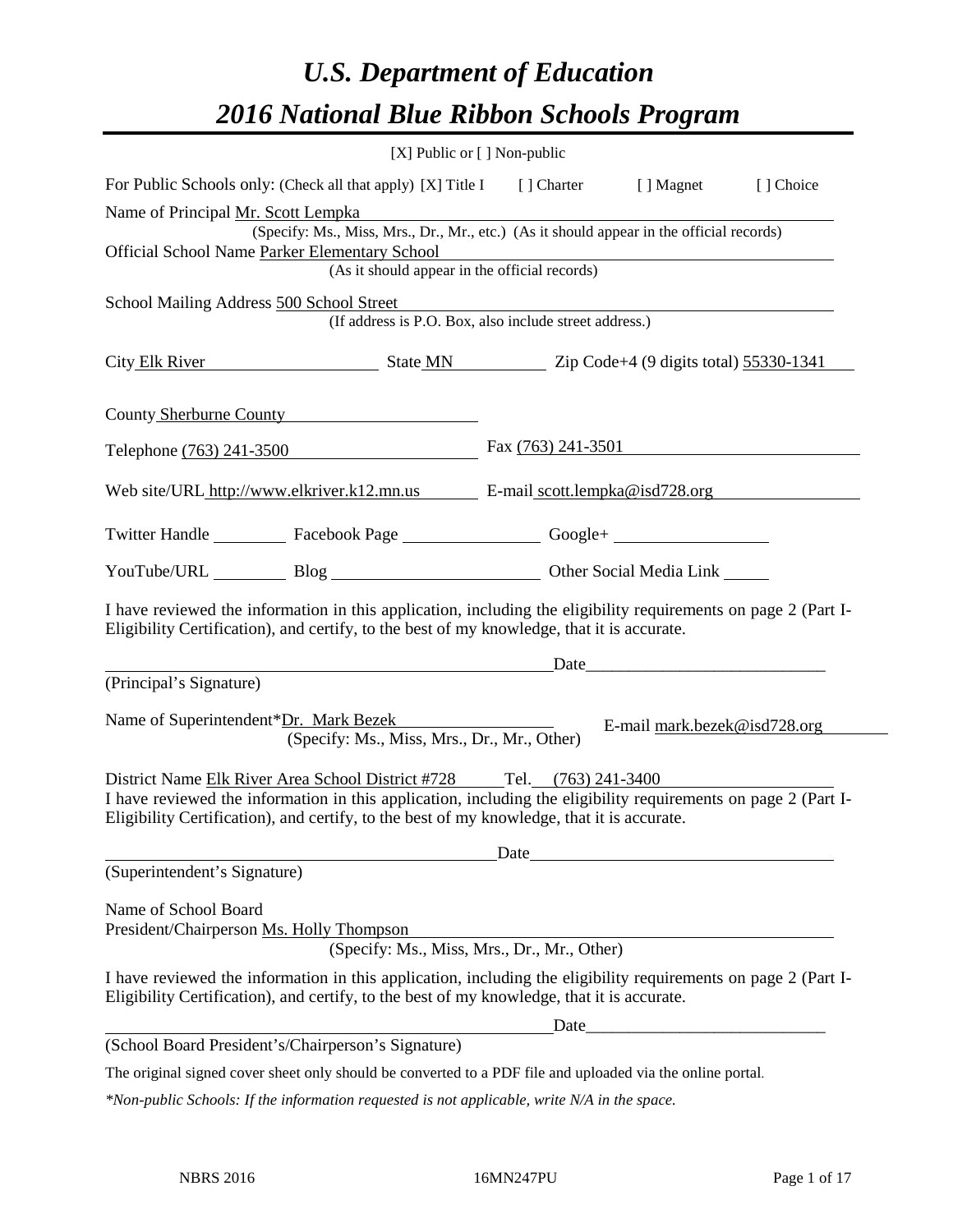The signatures on the first page of this application (cover page) certify that each of the statements below, concerning the school's eligibility and compliance with U.S. Department of Education and National Blue Ribbon Schools requirements, are true and correct.

- 1. The school configuration includes one or more of grades K-12. (Schools on the same campus with one principal, even a K-12 school, must apply as an entire school.)
- 2. The public school has met their state's accountability requirements (i.e., avoided sanctions) in participation, performance in reading (or English language arts) and mathematics, and other academic indicators (i.e., attendance rate and graduation rate) using the most recent accountability results available for the year prior to nomination.
- 3. To meet final eligibility, a public school must meet the state's accountability requirements (i.e., avoided sanctions) in participation, performance in reading (or English language arts) and mathematics, and other academic indicators (i.e., attendance rate and graduation rate) for the year in which they are nominated (2015-2016) and be certified by the state representative. Any status appeals must be resolved at least two weeks before the awards ceremony for the school to receive the award.
- 4. If the school includes grades 7 or higher, the school must have foreign language as a part of its curriculum.
- 5. The school has been in existence for five full years, that is, from at least September 2010 and each tested grade must have been part of the school for the past three years.
- 6. The nominated school has not received the National Blue Ribbon Schools award in the past five years: 2011, 2012, 2013, 2014, or 2015.
- 7. The nominated school has no history of testing irregularities, nor have charges of irregularities been brought against the school at the time of nomination. The U.S. Department of Education reserves the right to disqualify a school's application and/or rescind a school's award if irregularities are later discovered and proven by the state.
- 8. The nominated school or district is not refusing Office of Civil Rights (OCR) access to information necessary to investigate a civil rights complaint or to conduct a district-wide compliance review.
- 9. The OCR has not issued a violation letter of findings to the school district concluding that the nominated school or the district as a whole has violated one or more of the civil rights statutes. A violation letter of findings will not be considered outstanding if OCR has accepted a corrective action plan from the district to remedy the violation.
- 10. The U.S. Department of Justice does not have a pending suit alleging that the nominated school or the school district as a whole has violated one or more of the civil rights statutes or the Constitution's equal protection clause.
- 11. There are no findings of violations of the Individuals with Disabilities Education Act in a U.S. Department of Education monitoring report that apply to the school or school district in question; or if there are such findings, the state or district has corrected, or agreed to correct, the findings.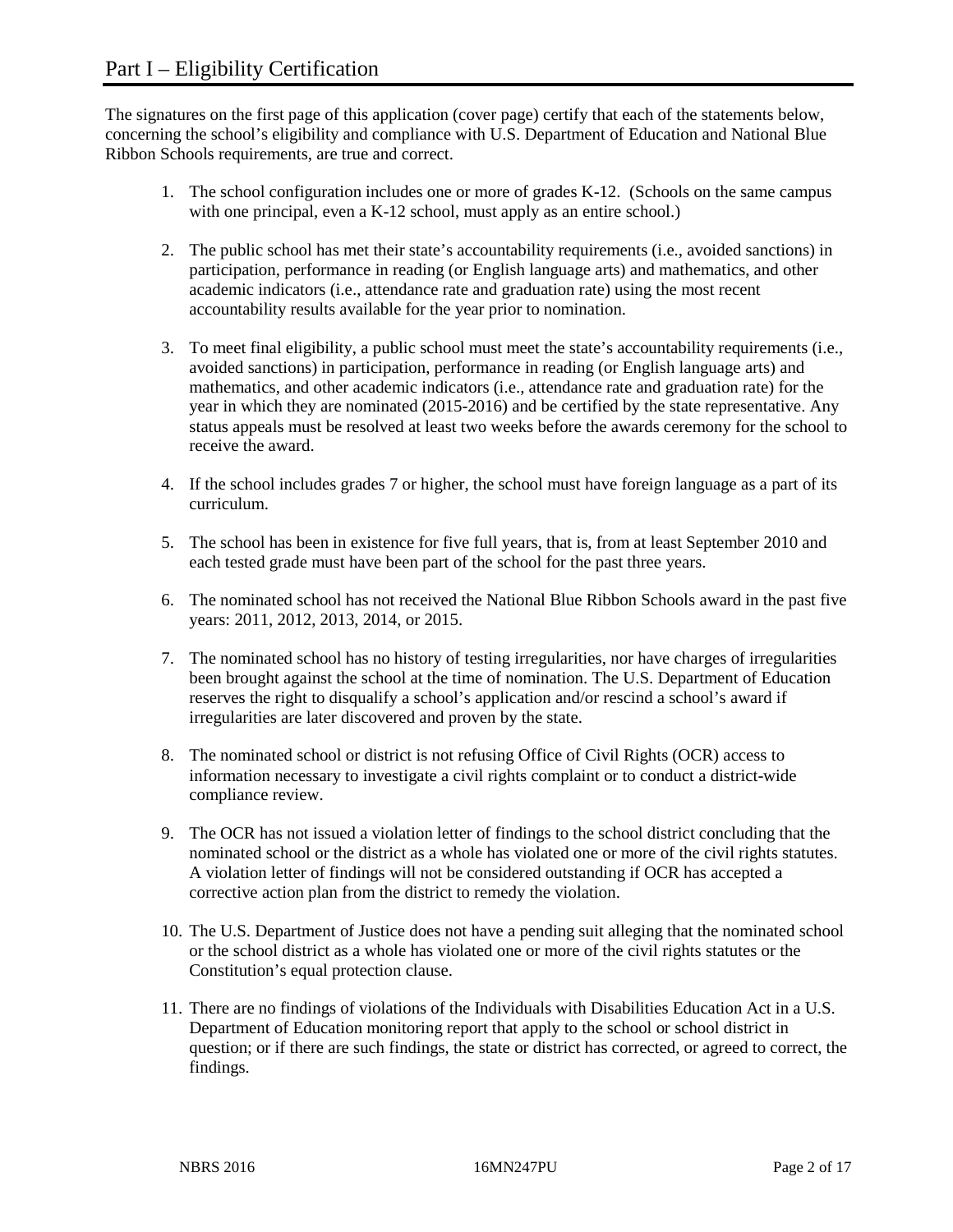### **Data should be provided for the most recent school year (2015-2016) unless otherwise stated.**

### **DISTRICT**

1. Number of schools in the district  $9$  Elementary schools (includes K-8) (per district designation): 4 Middle/Junior high schools 4 High schools 0 K-12 schools

17 TOTAL

**SCHOOL** (To be completed by all schools)

2. Category that best describes the area where the school is located:

[] Urban or large central city [X] Suburban with characteristics typical of an urban area [ ] Suburban [ ] Small city or town in a rural area [ ] Rural

3. Number of students as of October 1, 2015 enrolled at each grade level or its equivalent in applying school:

| Grade                           | # of         | # of Females | <b>Grade Total</b> |
|---------------------------------|--------------|--------------|--------------------|
|                                 | <b>Males</b> |              |                    |
| <b>PreK</b>                     | 0            | 0            | 0                  |
| K                               | 38           | 42           | 80                 |
| $\mathbf{1}$                    | 42           | 32           | 74                 |
| $\overline{2}$                  | 42           | 50           | 92                 |
| 3                               | 42           | 34           | 76                 |
| 4                               | 44           | 46           | 90                 |
| 5                               | 39           | 36           | 75                 |
| 6                               | $\theta$     | 0            | $\theta$           |
| 7                               | 0            | 0            | 0                  |
| 8                               | $\theta$     | 0            | 0                  |
| 9                               | 0            | 0            | $\theta$           |
| 10                              | 0            | 0            | 0                  |
| 11                              | $\theta$     | 0            | 0                  |
| 12 or higher                    | $\theta$     | 0            | $\Omega$           |
| <b>Total</b><br><b>Students</b> | 247          | 240          | 487                |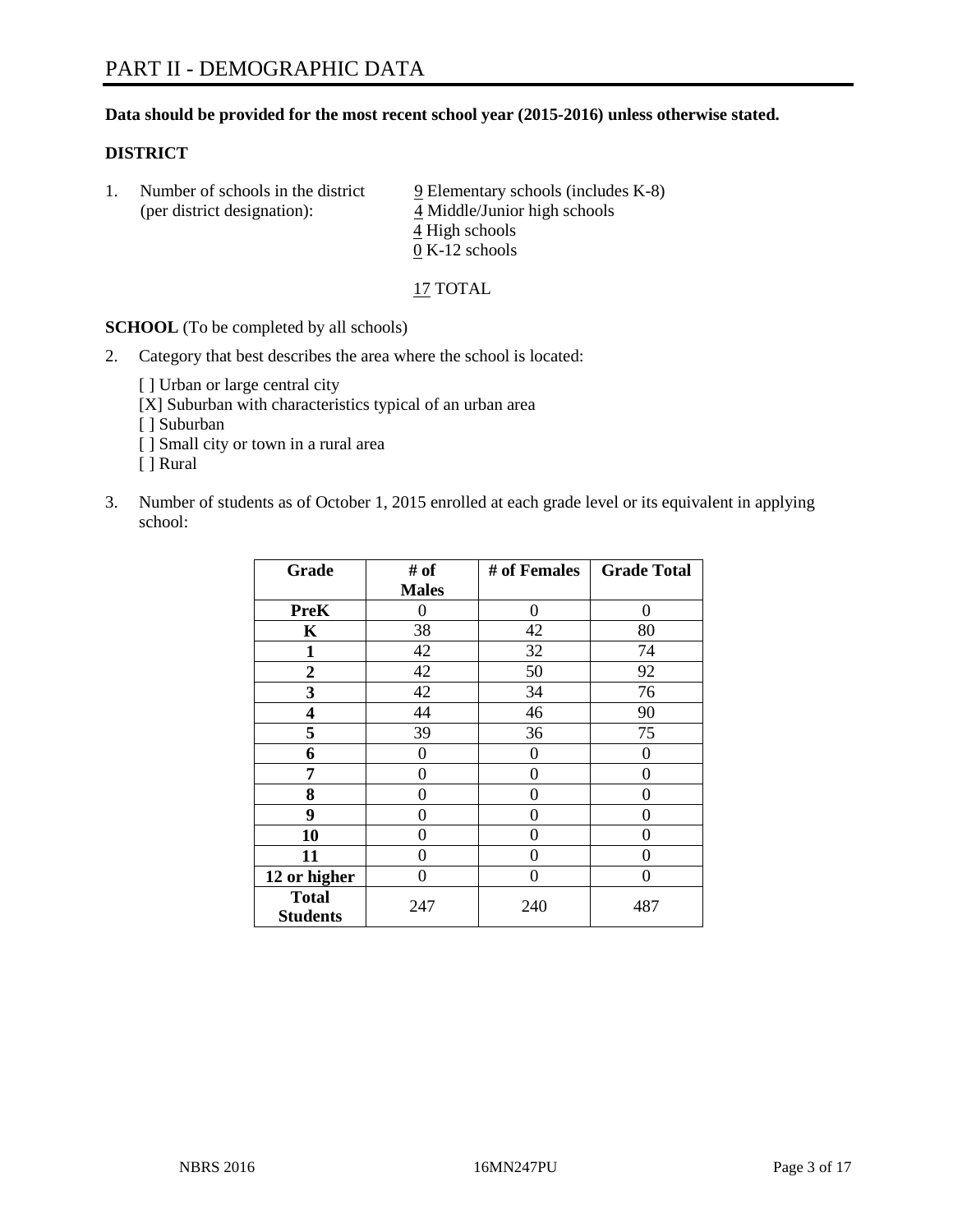4. Racial/ethnic composition of  $\underline{0}$  % American Indian or Alaska Native the school: 1 % Asian

 % Black or African American % Hispanic or Latino % Native Hawaiian or Other Pacific Islander 85 % White % Two or more races **100 % Total**

(Only these seven standard categories should be used to report the racial/ethnic composition of your school. The Final Guidance on Maintaining, Collecting, and Reporting Racial and Ethnic Data to the U.S. Department of Education published in the October 19, 2007 *Federal Register* provides definitions for each of the seven categories.)

5. Student turnover, or mobility rate, during the  $2014 - 2015$  school year:  $11\%$ 

This rate should be calculated using the grid below. The answer to (6) is the mobility rate.

| <b>Steps For Determining Mobility Rate</b>         | Answer |  |
|----------------------------------------------------|--------|--|
| (1) Number of students who transferred to          |        |  |
| the school after October 1, 2014 until the         | 24     |  |
| end of the 2014-2015 school year                   |        |  |
| (2) Number of students who transferred             |        |  |
| <i>from</i> the school after October 1, 2014 until | 30     |  |
| the end of the 2014-2015 school year               |        |  |
| (3) Total of all transferred students [sum of      | 54     |  |
| rows $(1)$ and $(2)$ ]                             |        |  |
| (4) Total number of students in the school as      | 503    |  |
| of October 1, 2014                                 |        |  |
| (5) Total transferred students in row (3)          | 0.107  |  |
| divided by total students in row (4)               |        |  |
| $(6)$ Amount in row $(5)$ multiplied by 100        |        |  |

6. English Language Learners (ELL) in the school:  $3\%$ 

14 Total number ELL

Specify each non-English language represented in the school (separate languages by commas): Chinese Mandarin, French, Hmong, Russian, Spanish

- 7. Students eligible for free/reduced-priced meals: 30 % Total number students who qualify:  $152$
- 8. Students receiving special education services: 15 %

75 Total number of students served

Indicate below the number of students with disabilities according to conditions designated in the Individuals with Disabilities Education Act. Do not add additional conditions. It is possible that students may be classified in more than one condition.

| 12 Autism               | 0 Orthopedic Impairment                 |
|-------------------------|-----------------------------------------|
| 1 Deafness              | 9 Other Health Impaired                 |
| 0 Deaf-Blindness        | 8 Specific Learning Disability          |
| 5 Emotional Disturbance | 33 Speech or Language Impairment        |
| 0 Hearing Impairment    | 0 Traumatic Brain Injury                |
| 0 Mental Retardation    | 1 Visual Impairment Including Blindness |
| 1 Multiple Disabilities | 5 Developmentally Delayed               |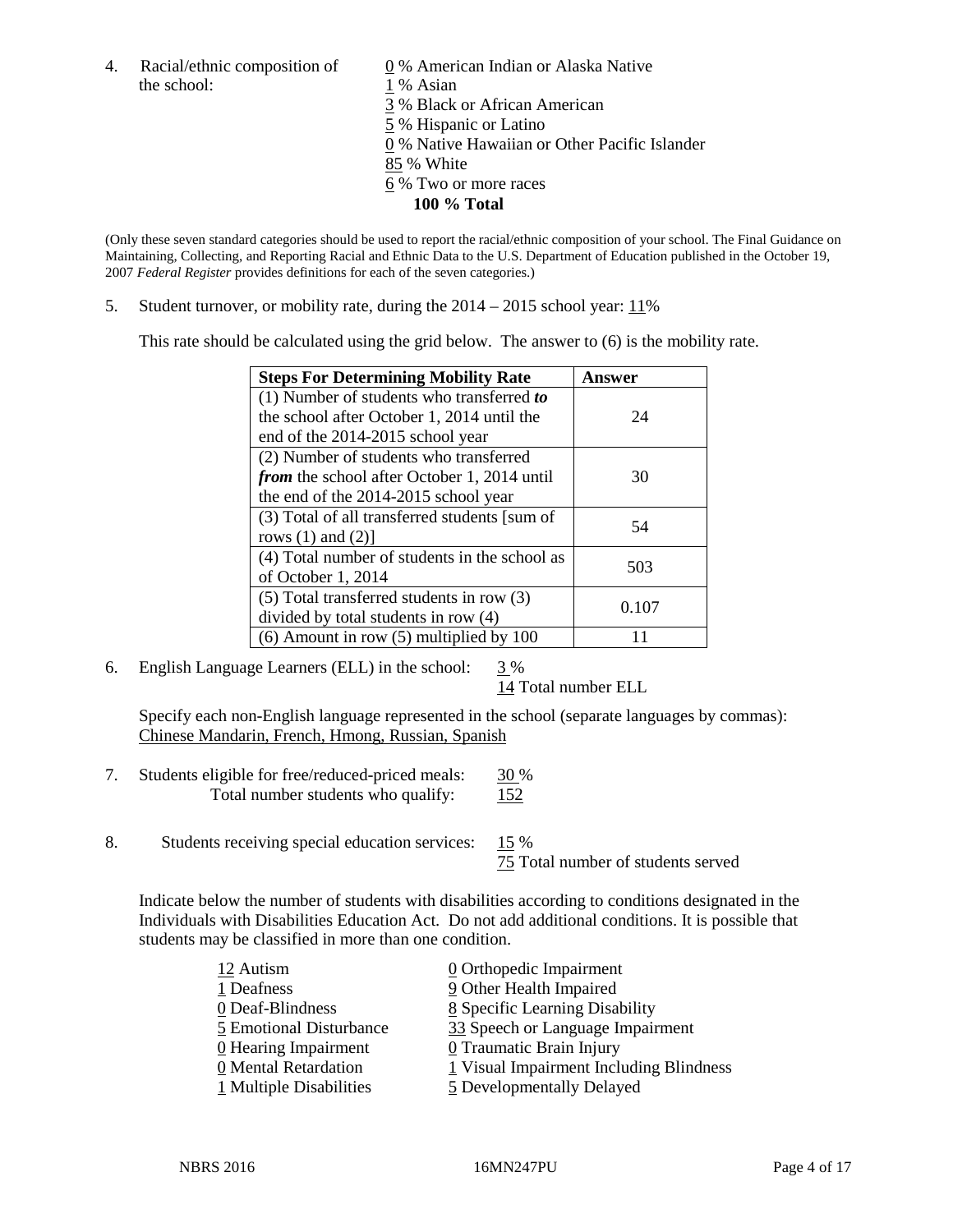- 9. Number of years the principal has been in her/his position at this school:  $1 \overline{1}$
- 10. Use Full-Time Equivalents (FTEs), rounded to nearest whole numeral, to indicate the number of school staff in each of the categories below:

|                                       | <b>Number of Staff</b> |
|---------------------------------------|------------------------|
| Administrators                        |                        |
| Classroom teachers                    | 20                     |
| Resource teachers/specialists         |                        |
| e.g., reading, math, science, special | 10                     |
| education, enrichment, technology,    |                        |
| art, music, physical education, etc.  |                        |
| Paraprofessionals                     | 16                     |
| Student support personnel             |                        |
| e.g., guidance counselors, behavior   |                        |
| interventionists, mental/physical     |                        |
| health service providers,             | 3                      |
| psychologists, family engagement      |                        |
| liaisons, career/college attainment   |                        |
| coaches, etc.                         |                        |

- 11. Average student-classroom teacher ratio, that is, the number of students in the school divided by the FTE of classroom teachers, e.g.,  $22:1$   $24:1$
- 12. Show daily student attendance rates. Only high schools need to supply yearly graduation rates.

| <b>Required Information</b> | 2014-2015 | 2013-2014 | 2012-2013 | 2011-2012 | 2010-2011 |
|-----------------------------|-----------|-----------|-----------|-----------|-----------|
| Daily student attendance    | 95%       | 96%       | 96%       | 96%       | 95%       |
| High school graduation rate | 9%        | 0%        | 0%        | 9%        | 0%        |

### 13. **For high schools only, that is, schools ending in grade 12 or higher.**

Show percentages to indicate the post-secondary status of students who graduated in Spring 2015.

| <b>Post-Secondary Status</b>                  |    |
|-----------------------------------------------|----|
| Graduating class size                         |    |
| Enrolled in a 4-year college or university    | 0% |
| Enrolled in a community college               | 0% |
| Enrolled in career/technical training program | 0% |
| Found employment                              | 0% |
| Joined the military or other public service   | 0% |
| Other                                         | 0/ |

14. Indicate whether your school has previously received a National Blue Ribbon Schools award. Yes No X

If yes, select the year in which your school received the award.

15. In a couple of sentences, provide the school's mission or vision statement.

Parker's mission is to create respectful, lifelong learners and thinkers.

16. **For public schools only**, if the school is a magnet, charter, or choice school, explain how students are chosen to attend.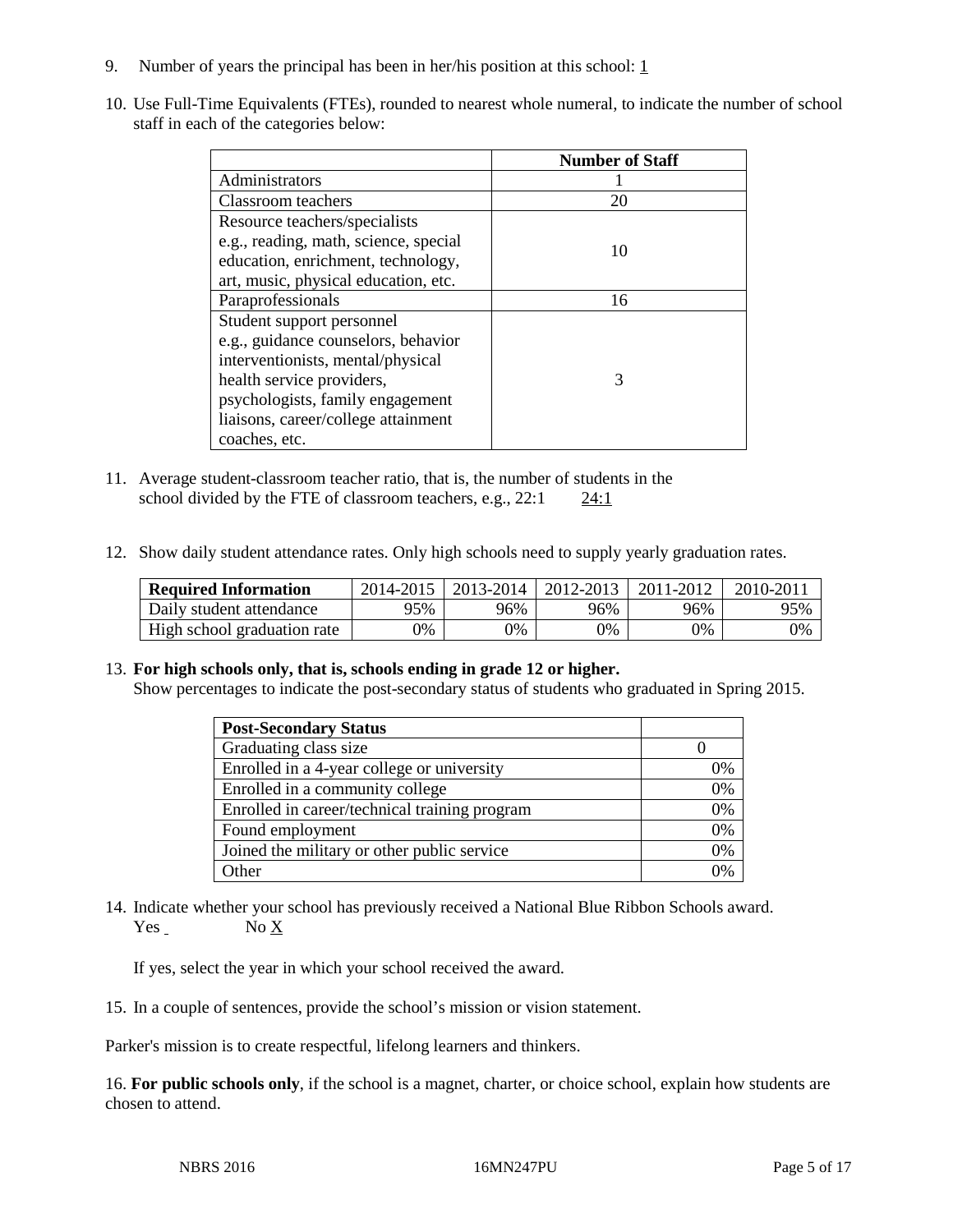1. Parker Elementary School is located in Elk River, MN and is part of Elk River Area School District #728. Elk River, MN is a suburb of Minneapolis with a population of approximately 23,000 residence. Elk River Area schools services approximately 13,000 students in grades K-12 and consists of 9 elementary schools, 3 middle schools, 3 high schools and one middle/high school serving students in grades 6-12. Parker Elementary is a K-5 Title I school with 30% of students qualifying for free and reduced lunch.

2. Parker Elementary has had a strong tradition of academic success and community/family support. Despite having one of the highest percentages of students living below the poverty line in Elk River Area Schools, Parker has consistently led the district and state with regard to state Math and Reading assessment scores. Evidence of this is the fact that Parker was named a "Celebration School" by the Minnesota Department of Education (MDE) in both 2012 and again in 2013. In 2015, Parker was named by MDE as a "Reward School" for scoring among the top 15% of schools in the state who receive Title I funding. We were the only school in our district to receive this honor. In 2015, 89.6% of Parker Elementary students reached proficiency on the grade 3-5 Minnesota Comprehensive Assessment (MCA) for Mathematics, up from 84.2% the year prior. This place Parker Elementary 29.4% above the state average. Similarly, in 2015 87.7% of Parker students reached proficiency on the grade 3-5 Reading MCA, up from 74.9% the previous year. This was 28.2% above the statewide average.

Parker traditions include our annual Fall Carnival and winter Family Fun Night. In addition to these, Parker holds curriculum nights in the fall at each level with a goal of helping families better support their children academically. We also hold Title I Math and Reading nights that focus on strategies for reading with your child and building number sense at home. Parker has a devoted Parent Advisory Council as well as two part time Parent Liaisons. We leverage these groups to establish positive support from volunteers within our families and community.

3. Parker staff members have committed to meeting in Professional Learning Communities (PLCs) a minimum of two times per month. PLCs are the framework our grade levels use to discuss students learning. In PLCs, staff members analyze student progress monitoring data, plan standards-specific core instruction, and design Tier II and Tier III interventions for students who need additional support. Interventions and supports are monitored and adjusted frequently based on student progress. We also conduct Data Days three times per year. During these Data Days, substitute time is provided so the school principal, Intervention Teacher, Title I Teachers, Special Education and grade level teachers collaborate to look at benchmark data and ensure supports are in place for struggling as well as accelerated learners. For the past number of years, Parker has applied for and received full time Minnesota Reading Corps (MRC) tutors. MRC tutors provide research-proven reading interventions to at risk students in grades K-3. Districtwide data has proven this to be an effective program to help ensure all students read well by 3rd grade.

The emotional and social needs of students are supported through one full time and one part time school social worker as well as a part time behavior interventionist. Our social workers provide large group instruction on positive social/behavior skills and also meet with individuals or small groups to support the ever changing emotional needs of the school. Parker is also a Positive Behavior Interventions and Supports (PBIS) school. PBIS provides a framework for creating a three tier system of behavior support. PBIS relies on teaching and modeling desired behaviors for kids and recognizing them when they use positive behaviors. PBIS is part of our school-wide behavior and discipline plan. At Parker, we have also created a Tier II Attendance Team who meets monthly to review attendance data and work proactively with families to ensure students attend school regularly.

Parker has a part time Cultural Liaison who provides support to staff and students. This liaison provides staff provides staff with cultural competence resources and professional development. She also meets with students in many capacities including cultural clubs, in class lessons, and family nights that celebrate the cultures represented in our school and district.

Parker also has a Watch D.O.G.S. (Dads of Great Students) program. This is a volunteer program aimed at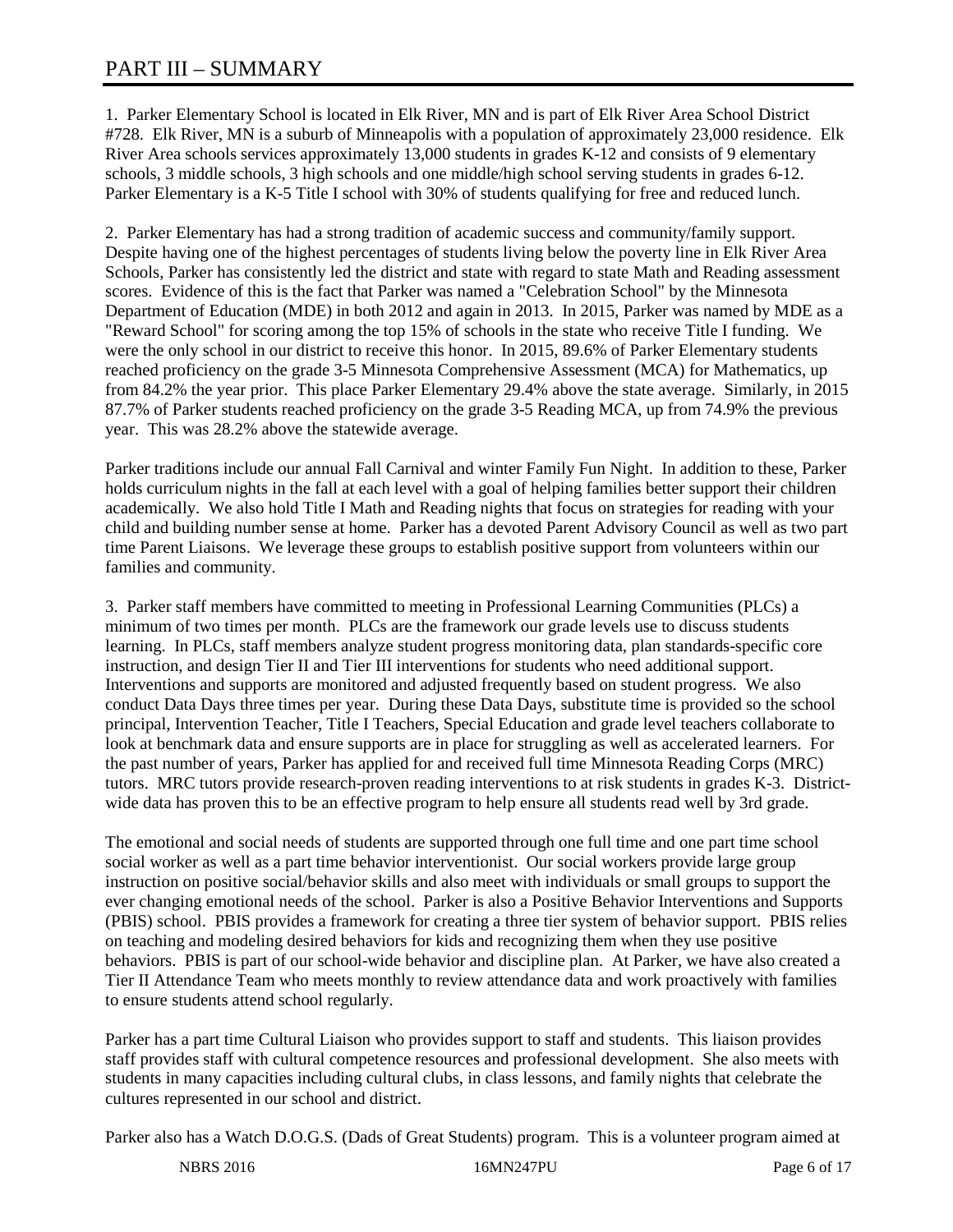increasing the involvement of fathers, grandfathers, and other male role models within the school. Watch DOGS volunteers have become an integral part of our school culture. These individuals help monitor hallways and exits for safety, assist with supervision during lunch/recess and provide tutoring and academic support as well.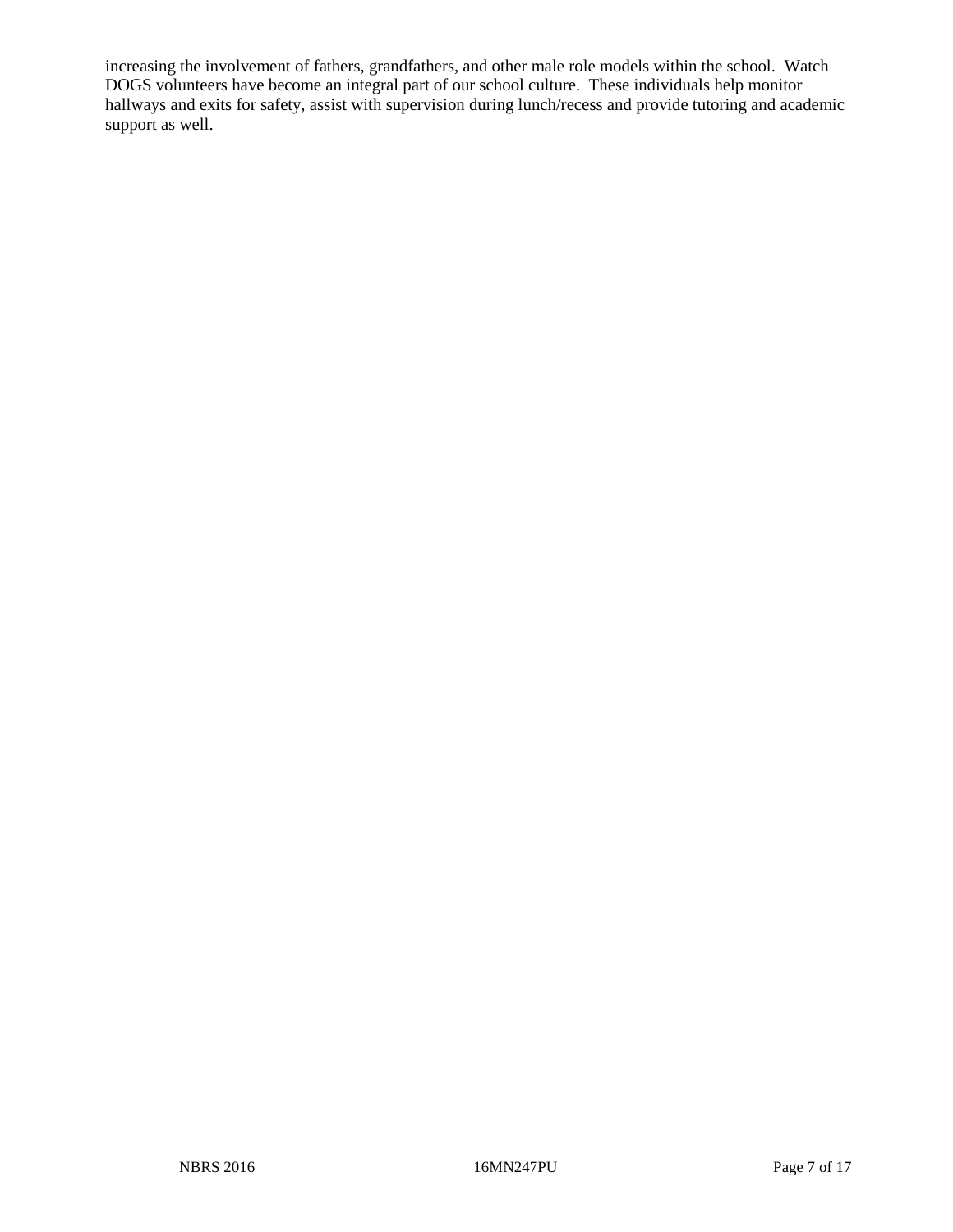## 1. Core Curriculum:

## Reading/English Language Arts:

As part of Elk River Area School District, Parker Elementary School utilizes the Treasures curriculum for Reading/Language Arts. This curriculum provides a balance of whole-group instruction paired with guided reading instruction in smaller, leveled text groups. In this way, all students interact with developmentallyappropriate text to build a foundation of strong reading skills, deep comprehension strategies and critical thinking about text. Our core curriculum also ensures students experience a variety of writing, text genres, and language models. Our curriculum includes key components of literacy development including direct instruction for essential decoding and comprehension strategies, phonics and word work, vocabulary development, grammar and spelling. Teacher leaders along with district Teaching and Learning Department staff have created a defined scope and sequence for reading instruction that identifies power standards embedded within each unit of study. This year, teachers at Parker Elementary have taken this one step further to identify essential "promise" standards. These essential standards are the focus of our Tier II interventions. Teachers at Parker meet every two weeks in grade-level Professional Learning Communities (PLC) teams to review assessment data and plan for Tier II interventions. In addition to this, PLC teams meet after Fall and Winter assessment periods to review benchmark data and ensure interventions as well as enrichment are provided to identified students. At risk students receive additional reading support through Title I staff, and a building Intervention Teacher as well as Minnesota Reading Corps tutors who service students in grades K-3. PLCs are also used to identify students for these more intensive, Tier III interventions.

## Mathematics:

Elk River Area School District utilizes the Math in Focus curriculum for elementary mathematics instruction. This curriculum is based on the Singapore method of mathematics instruction which places heavy emphasis on students being able to reason mathematically and explain their mathematical reasoning. We chose this curriculum because it is research proven and high in academic rigor. The philosophy of Singapore math is not just on understanding how to find the answer using an algorithm, but also understanding the why behind it. In this way, students are able to "mathematize" or apply mathematical thinking to solve new and different problems. Core math instruction at Parker is provided in heterogeneous groups, allowing students of all abilities to hear and participate in sound mathematical discussion. In some grade levels, additional instruction is provided in more homogeneous readiness groups that allow teachers to better tailor instruction to the individual needs of the student. Teacher leaders along with district Teaching and Learning staff have worked to provide pacing guides that identify power standards and guide year-long implementation of the curriculum. Again, Parker staff have worked together to understand the state standards more deeply and to identify essential "Promise" standards for each grade level. These essential standards are used to inform and drive the development of Tier II and Tier III intervention groups.

# Science:

In Elk River Area School District #728 as well as at Parker Elementary School, we believe that science is a hands-on active process where students learn by doing. Our desire is that students pose questions, make observations, and think critically. For this reason, our district curriculum maps utilize a combination of FOSS kits and on-line tools like Science A-Z to provide students with hands-on science experiences that are closely tied to state standards. Our curriculum allows students to experience a mixture of physical science, life science and earth science.

# Social Studies:

At Parker Elementary School, teachers aspire to be highly effective instructors who incorporate technology and inquiry-based , experiential learning to ensure that all students: 1. Grow in their critical thinking, problem solving and communication skills. 2. Understand their civic responsibilities at the local, state, national and global levels. 3. Make connections and see relevant relationships between the past, present and future. In an effort to align Social Studies curriculum as closely as possible with state standards, we utilize a variety of resources including Scott Foresman Social Studies text, relevant, high-quality children's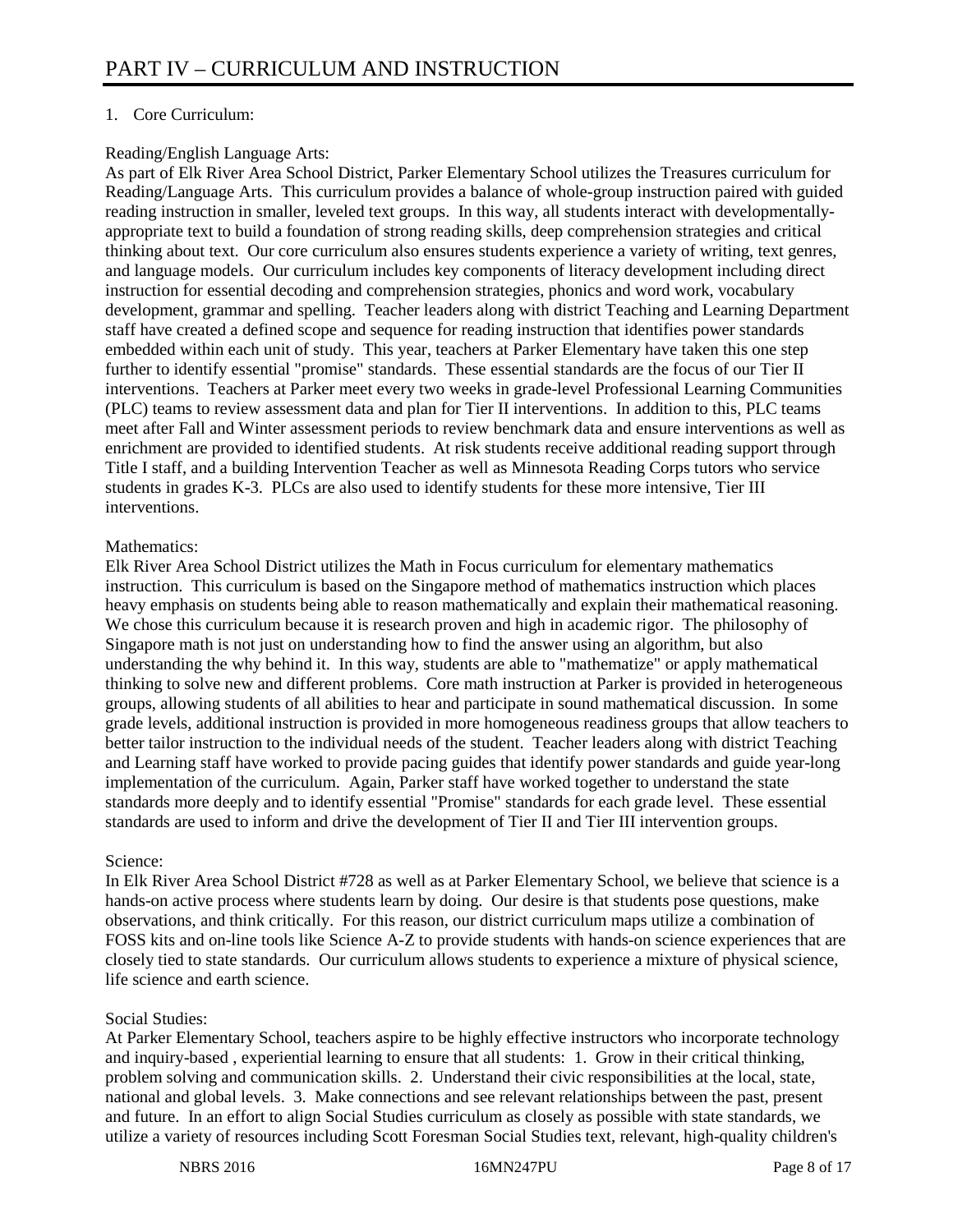literature and online supplementary resources. These resources are written into district level curriculum maps for each grade level. In this way, we are able to tailor the curriculum to specific standards rather than relying on a single text. At Parker Elementary, our staff have gone out of their way to provide opportunities for students to live out their learning about civic duties by volunteering for Feed My Starving Children and fundraising for various charities including Pennies for Patients.

# Early Education:

Research has demonstrated that high quality early learning experiences can close achievement gaps for atrisk children before they begin their K-12 careers. In Elk River Area Schools, a priority is made of ensuring all preschool children have access to rich learning environments prior to their entrance into Kindergarten. Parker is fortunate to be part of a system that has a number of high quality, research-proven programs in place to support students as they transition to Kindergarten.

Prior to ever being enrolled at Parker, our district provides free Early Childhood Screening (ECS) to preschool children ages 3 and older. ECS can provide early detection of vision, hearing, speech and language, cognition, fine and gross motor and social and emotional issues. Early Childhood Family Education (ECFE) is also made available to families in Elk River Area School District. ECFE combines parent and early childhood education through classes, home visits and other services. ECFE enhances and supports parent competence through parent education and quality early learning environments for children birth to age 5. Fees are charged to participants, with provisions for fees to be reduced or waived based on need. School Readiness preschool provides preschool education for 3, 4 and 5 year-olds as well as parent education and involvement. There is the option of a more intensive (half-day programming for 4-5 days per week) for targeted at-risk 4-year olds with bus transportation included, all at no cost. Finally, in addition to the above programs, Early Childhood Special Education (ECSE) is provided under the Individuals with Disabilities Education Improvement Act of 2004 serving children ages birth through 6 with identified special needs. Children birth to age 2 are served through a home-based program. As children reach their third birthday, they transition into a center-based setting. Each of these programs is essential as they create a bridge for students to a successful introduction to Kindergarten at Parker Elementary. Through these programs, students have access to support for school readiness, academic support to learn prerequisite academic skills, and social/emotional support.

### 2. Other Curriculum Areas:

Specialist classes (Art, Music, PE, Media/Technology) are on a six digital day cycle. All students at Parker Elementary receive one hour of Art instruction per cycle. Students in primary grades K-2 receive two hours per six day cycle of Physical Education, two hours per cycle of Music instruction and 1 hour per cycle of Media/Technology. In the intermediate grades 3-5, students receive one and a half hours per cycle of Physical Education, one and a half hours per cycle of Music instruction and two hours per cycle of Media/Technology instruction. Healthy nutrition is included as a component of Physical Education instruction for all grade levels.

The K-5 Music Department of the Elk River Area School district believes that elementary music engages students in active learning and provides opportunities to explore and experience music through movement and sound. We utilize K-5 Making Music by Silver-Burdett. During elementary music instruction, Parker students attain and explore musical skills, develop cognitive and creative thinking, psychomotor skills and a knowledge of music as a universal language which connects history and fosters cultural competency. Through these essential experiences students gain a lifelong appreciation of music as well as the foundation for deeper vocal and instrumental instruction as they progress into middle and high school.

Our district's Art curriculum balances understanding of essential art elements with instruction focused on appreciation and response to art. Students have many opportunities during their K-5 career to create and display art as well as to critique art. Our district's scope and sequence ensures students experience balanced exposure to all art elements. Again, these experiences provide students the platform they need to pursue a deeper study of art as they enter middle and high school.

NBRS 2016 **16MN247PU** Page 9 of 17 Technology/Media Literacy, students in grades K-5 receive instruction related to responsible digital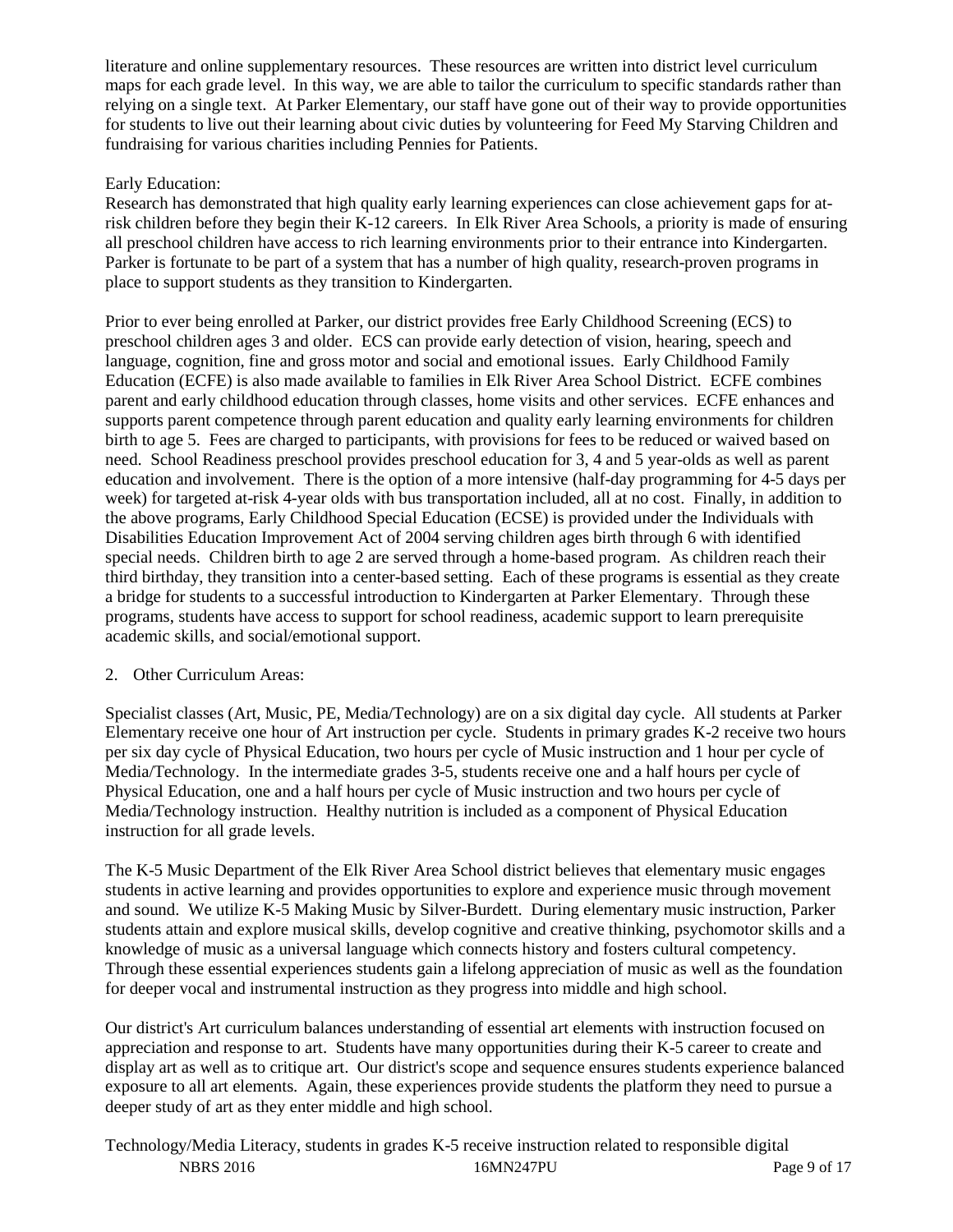citizenship, research and information literacy as well as technology operations and concepts. These learnings are essential for students in our ever changing digital age. Students receive weekly, hands-on instruction using relevant technology including iPads and Chromebooks as well as desktop computers. Additionally our school has nearly 200 iPads as well as 120 Chromebooks available as a resource to students in the classroom environment. At Parker, rather than simply considering technology a class, it is woven into social studies and science curriculums as a resource that supplements and improves learning opportunities.

In addition to the Health instruction they receive through their Physical Education classes, students at Parker receive Health and Nutrition instruction from their classroom teachers. Our district's curriculum maps provide a comprehensive scope and sequence for health skills and topics taught during grades K - 5. At Parker Elementary, Health instruction focuses on each of the four elements of health: Physical, social, emotional and intellectual. In addition, students learn how to identify and choose healthy behaviors. Additionally, students in the primary grades receive instruction from the Second Steps curriculum focusing on healthy social/emotional development. This portion of our Health curriculum is taught by Parker's School Social Workers. Providing students in the primary grades with teaching for healthy social/emotional growth is essential because it ensures students will be able to access learning to their fullest potential as they reach higher grade levels.

3. Instructional Methods and Interventions:

At Parker Elementary, our teachers are committed to meeting the diverse needs of all learners. The foundation of this work happens in our Professional Learning Communities (PLCs) where teachers meet every other week to review relevant benchmark and progress monitoring data and to plan interventions for students who need both remediation as well as enrichment.

Strong core instruction is the foundation of an effective tiered instructional model. Our teachers use research-proven curriculum and balance whole group as well as need based readiness groupings to meet students individual learning needs. At Parker, we have designed our schedule to provide a 30 minute intervention block for every grade level. Title I staff as well as our building Intervention Teacher, ESL and Special Education staff are flooded into grade levels, joining classroom teachers during these intervention blocks. This allows us to provide small group Tier II and Tier III interventions to students who need them. This time is also utilized to serve students who are showing advanced skills with enrichment experiences so that all students are able to realize their full potential. For example, during an intervention block, Title staff may take students in groups of 3 to 4 to provide Leveled Literacy Intervention. Instructional assistants may supervise a group of students as they use an online resource such as IXL or Study Island to complete math or reading practice at their instructional level. Meanwhile, classroom teachers are able to form reduced-size groupings to provide extension to students who have mastered grade level material or to support students who need Tier II reteaching of grade level standards.

The administration at Parker Elementary provides teachers with substitute teachers three times per year so they can meet to review benchmark data. These "Data Days" occur after benchmark data is collected (fall, winter, spring) and are an invaluable resource. During these, grade level teachers are joined by Intervention, Title I, ESL and Special Education teachers. Established protocols for data driven dialogue are followed for reviewing the data and using it to drive future instructional decisions. Attention is given not only to students who are academically at risk, but those who have already mastered grade level expectations. In these cases, enrichment groupings are formed to allow the child to experience learning at their instructional level. Each Data Day ends with the creation of a spreadsheet noting the instructional supports provided across each grade level. This information allows us to evaluate how we serve students systemically and ensure no students are slipping through the cracks. After the Data Day, staff continue to monitor students during PLCs and make adjustments to instructional groupings and interventions.

Parker Elementary has applied for and received Minnesota Reading Corps and Minnesota Math Corps tutors through Americorps. These tutors focus on providing research proven, daily reading interventions to students in grades K-3 and math interventions to students in grades 4 and 5. The work of these tutors has been invaluable and the data has consistently shown that students who receive these services display desired gains year after year.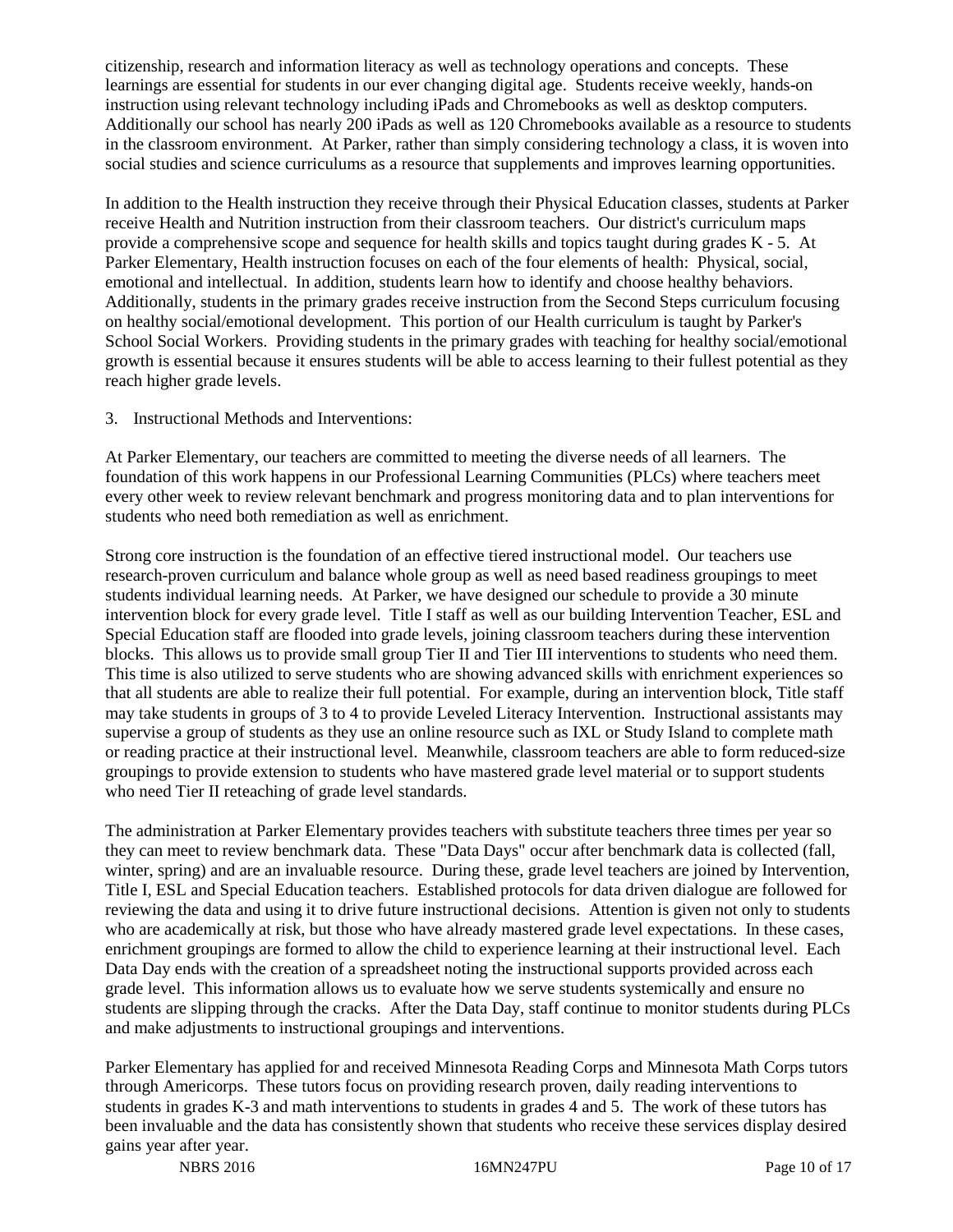This year, our teachers spent PLC time focusing on identifying essential standards for each grade level in the areas of both Math and Reading. Teams are now using this information to drive the planning of their Tier II interventions, further ensuring that all students are provided the support they need to be academically successful.

4. Assessment for Instruction and Learning and Sharing Assessment Results:

Parker Elementary School completes math and reading benchmark testing three times per year fall, winter and spring. In recent years, the Dynamic Indicators of Basic Early Literacy Skills (DIBELS) data has been the assessment used. In 2015-2016, Parker and Elk River Area School District transitioned to using the Formative Assessment System for Teachers (FAST) which was developed by the University of Minnesota. These assessments provide teachers with data about students' letter recognition, phonemic awareness, reading fluency, and comprehension. Similarly, the mathematics portion of the assessment provides data on number identification and ability to compose/decompose numbers in the primary grades as well as computational automaticity and ability to carry out grade level appropriate mathematical processes in the intermediate grades. In addition to benchmark testing, grade levels also complete ongoing progress monitoring of students who are at risk. Teachers also utilize unit tests and teacher developed grade level assessments to monitor student progress as students learn various skills.

After each benchmark testing period in fall, winter and spring, building administration provides teachers with a half-day release from the classroom to review data and and make instructional decisions. These "Data Days" involve Special Education, Title I and Intervention staff in addition to grade level teams. The building Intervention Teacher along with the building principal, lead staff through a data driven dialogue noting areas of perceived strength and areas for improvement. This process starts with each member of the team analyzing the data individually and noting trends or areas of interest. Next the group shares their findings together before transitioning to a discussion focused on possible factors causing or contributing to the noticed trends. Finally, as a last step, the team determines how we will respond. Informed by this data, discussions are held to determine changes to instruction. Staff members work together to form Tier II and Tier III and enrichment intervention groups based on specific student needs. For instance, while looking at Kindergarten benchmark data, the team noticed that there were students who were still struggling with letter identification while others struggled with letter sounds. This allowed the team to create instructional groupings to remediate these specific areas. Sometimes, the data leads staff to make changes in wholegroup instruction if there is a perceived need affecting most students. The building principal has worked with grade level teams to design a schedule with 30 intervention blocks at each grade level. At Parker Elementary, we use this schedule to flood grade levels with Title I and Intervention support during their intervention times.

Assessment results are also used to provide parents/guardians with an accurate picture of their child's progress. During conferences held in the fall and winter, teachers share benchmark data and in some cases, progress monitoring data with parents. Teachers help parents to interpret the data and understand their child's academic strengths as well where they can help their child to improve. Teachers also use this time to share classroom assessments as evidence of the progress their child has made in class. This is made easier by the fact that Parker Elementary School utilizes a standards based report card which breaks subjects such as Math or Reading down into essential standards taught throughout the year. In this way, parents get a more accurate picture of their child's learning not just on the subject as a whole, but on individual skills and standards.

In 2015, Parker Elementary was named a "Reward School" by the Minnesota Department of Education. This was partially due to the fact that our scores for achievement gap reduction are among the best in the state. The scores the Minnesota Department of Education uses to determine Reward School status include ratings based upon overall proficiency, individual student growth from the previous year and achievement gap reduction. Not only did Parker Elementary receive a nearly perfect score, but we received 100% of the possible points for achievement gap reduction.

NBRS 2016 16MN247PU Page 11 of 17 We are not taking our success for granted and have continued to move forward this year with improving on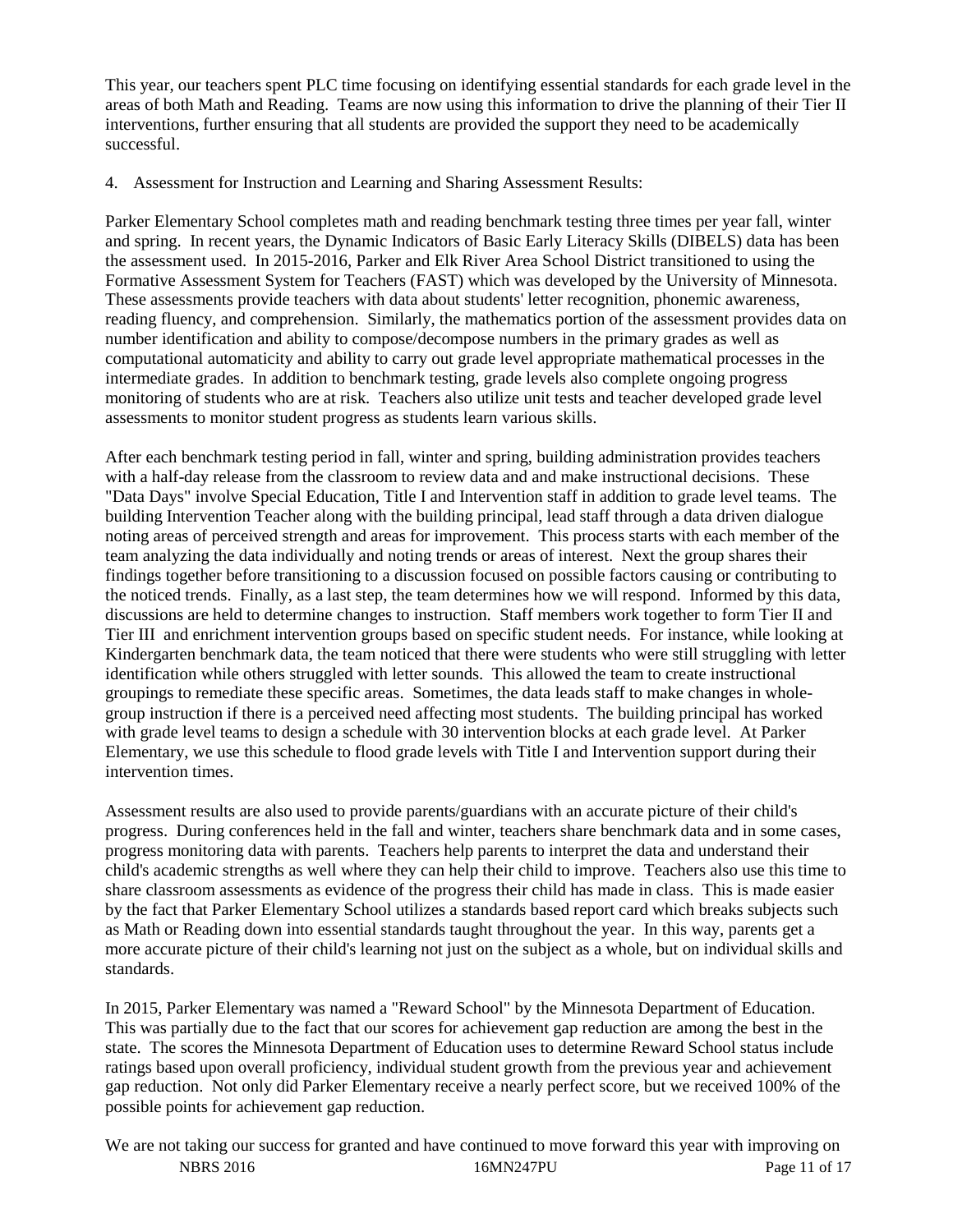our success in previous years. Specifically, we have increased the number of PLC meetings held each year. Within grade level PLC teams, staff at Parker have worked to determine essential "Promise Standards" for each grade level in the areas of reading and math. The goal is for these essential standards to drive intervention planning. Finally, Parker Elementary has applied for and been accepted to Positive Behavior Interventions and Supports (PBIS) cohort training. This means that over the next two years, a team of teacher leaders will attend training related to full implementation of school-wide PBIS practices to enhance desired behaviors and further improve the overall positive culture of our school.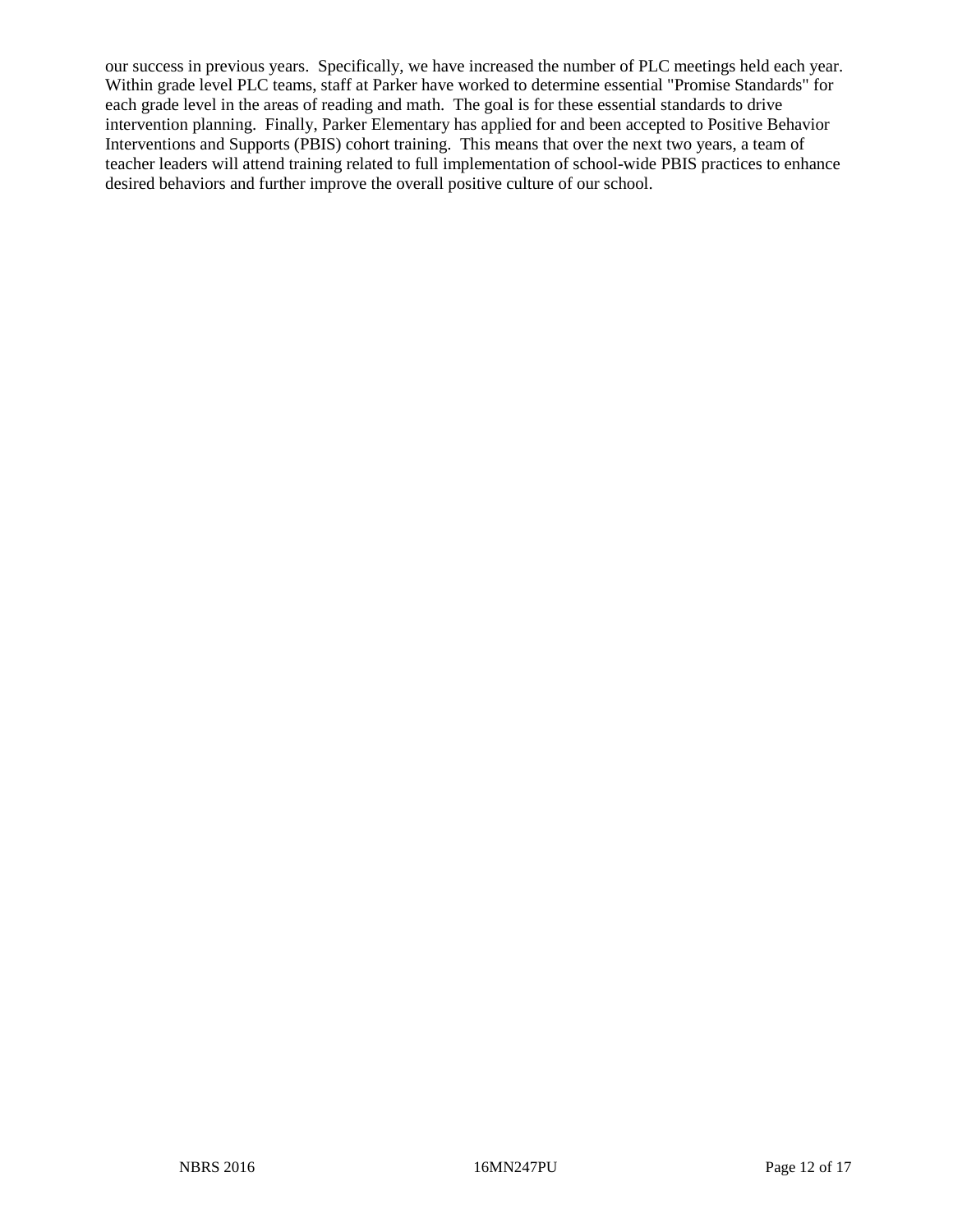## 1. School Climate/Culture:

The most effective way to engage and motivate students is through high-quality, engaging instruction. Parker Elementary teachers meet regularly in Professional Learning Communities (PLCs) to design, monitor and adjust instruction to meet students individual needs. Research proves that one of the most high yield strategies for engaging students and improving learning is involving students in tracking their own progress relative to learning goals. It is a common expectation at Parker that students be provided with student friendly learning targets. Teachers at Parker use these targets to engage students in monitoring their own learning progress. In many cases, staff meet with students to set goals related to the learning targets and celebrate with them when students have been successful.

Parker Elementary School has also taken steps to implement Positive Behavior Interventions and Supports (PBIS) strategies building-wide. As part of PBIS, staff and administration at Parker have worked together to identify positive, desired behaviors for each of the key areas of the school including the classroom, hallways, lunchroom, recess, etc. Because the Parker mascot is the puma, we have named these positive behaviors "Puma Pride". When students at Parker demonstrate Puma Pride behavior, staff members recognize this by giving them a Puma Paw. This is simply a slip of the child can take home to celebrate their behavior with their family members. Bus drivers also encourage Puma Pride with "Ride with Pride" bus tickets. School Patrol staff also recognized our walkers with "Puma Pride Walker" tickets. When students have reached their goal of earning a set number of these paw points and bus tickets, the school holds a school-wide Puma Pride celebration. At Parker Elementary, we have seen the positive results PBIS strategies yield. For this reason, our school has applied for and been accepted to PBIS cohort training with the Minnesota Department of Education to continue refining our use of these strategies.

In addition to Puma Pride positive behavioral supports, Parker also recognizes student academic success. Each fall, Parker holds an "E-Club" assembly to recognize students who achieved "Exceeds Standard" on the Minnesota Comprehensive Assessment for Math, Reading, and/or Science. This year, we also recognized and celebrated all staff and students for the fact that Parker was named a "Reward School" by the Minnesota Department of Education for scoring in the top 15% of schools that receive Title I funding. At the end of each trimester, every grade level teacher recognizes one student at the Parker "Breakfast of Champions." To be chosen for this honor, students must demonstrate success or significant improvement in the areas of academics, personal growth, or civic accomplishment. Chosen students and their families attend a before school breakfast where the award is presented and both the students and parents are celebrated. These events have been a positive force encouraging students to strive for personal improvement.

One of the things that makes Parker Elementary special is the culture of positive community that exists among not only teachers but all staff. The strong collaboration present in PLCs allow staff to support one another. Teachers are empowered to take leadership on a number of building committees focusing on PBIS, positive communications and RTI. Each of these reports to the Instructional Leadership Team which has a representative from each PLC. Throughout the year, we take time to recognize and appreciate teachers as well as all staff with appreciation days. To have an environment where all staff feel valued and supported it is also important to take time to have fun together. At Parker, we are purposeful about taking time to hold staff barbeques and get-togethers. This year we devoted a week to having the "Best Week Ever and scheduled fun contests and school spirit activities focused on staff only. Parker is not only a school filled with adults dedicated to doing great things for kids. It is also a fun place to go to work! All of these measures ensure that the work we do for students is a collaborative and positive experience, leading to greater staff buy in and a quality experience for students.

2. Engaging Families and Community:

Parker Elementary is proud of the positive relationship we have with our community. We begin each year with a fall Open House held at the end of August before students arrive. During this event, families get to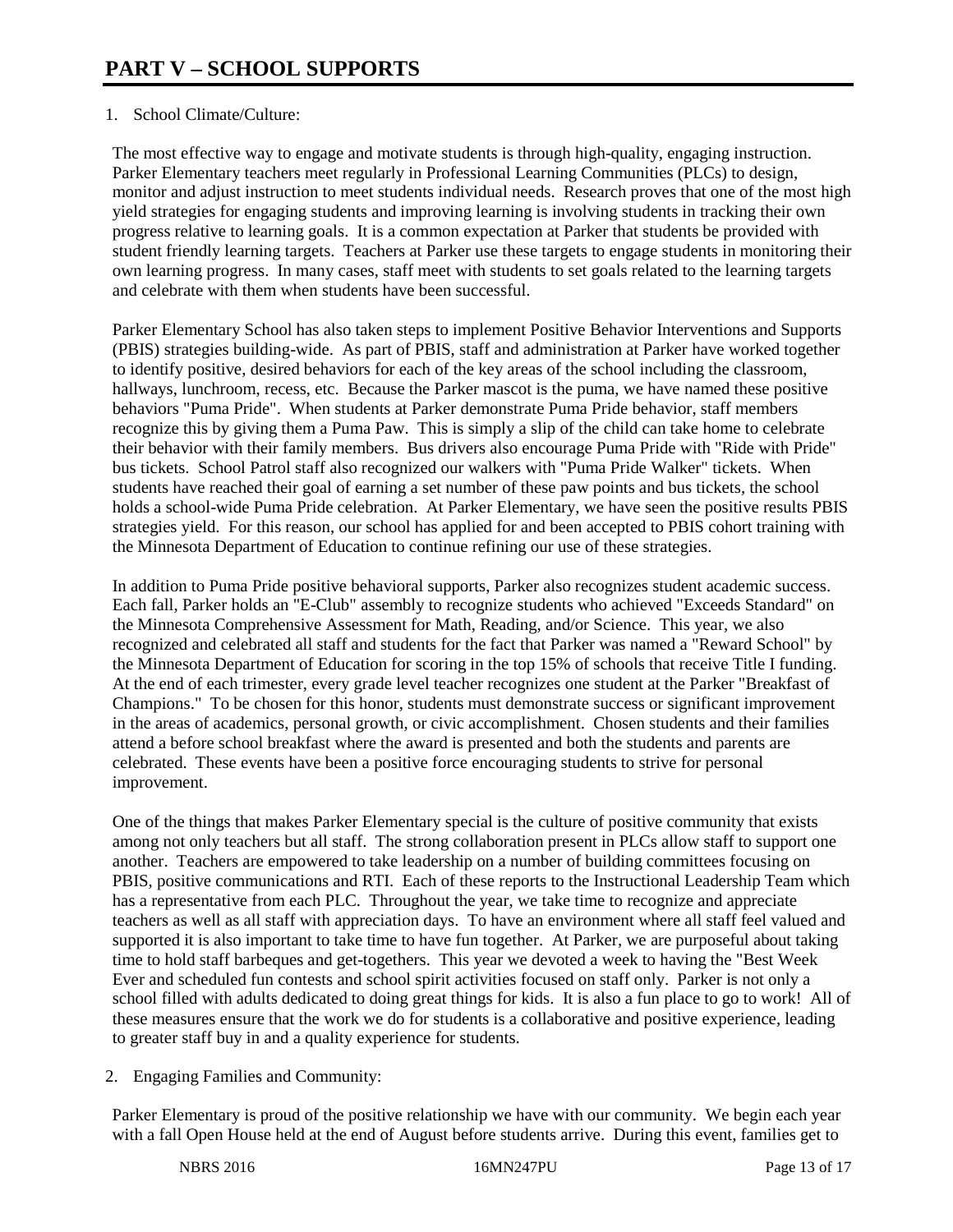tour the school, meet their child's teacher and learn about our school. Shortly after school starts, each grade level also hosts a curriculum night. This is a time where families receive a presentation from their child's classroom teacher detailing how learning will be structured for their child. Teachers use this time to share curriculum as well as resources to support parents with helping their child be successful at home. Teachers also use this time to establish expectations for homework, nightly reading practice, etc.

Parker has a very active Parent Advisory Council (PAC). The PAC is comprised of parent volunteers who organize fundraisers, staff appreciation events as well as school-wide community events. One of these events is our annual Fall Carnival. This event is well-attended and acts as an opportunity to build and enhance the positive culture present at Parker. Our PAC also collaborates with teaching staff to provide a winter Family Night. This free event includes fun science experiments, book bingo and family sledding on our hill. Parker also holds an annual Veterans Day assembly which is extremely well attended and has become a community favorite. Each year we receive a great deal of positive feedback and appreciation from family and community members. These events are a big part of the positive community pride that is a part of Parker's heritage.

We believe parents and guardians are children's first and best teachers. For this reason, Parker also holds three Title I family nights each year. One of the nights serves as an informational meeting for parents to find out more about why Parker receives Title I funding and what this funding provides to students. In addition, we also hold a Family Reading Night as well as a Family Math Night. These focus on providing families with strategies and resources to support their child's academics at home. For example, at a recent Reading Night, families were provided with a sight word card game and letter block manipulatives. Our Title staff modeled for parents how to use the resources to support phonemic awareness. Families were encouraged to take the resources home to use with their children. One of our goals for each of these events is that families leave with a few practical things they can do right away to help their child succeed.

Finally, we feel it is important to take time to celebrate student success with families. For this reason, we hold an annual "E-Club Celebration" with families each fall to celebrate the work of students who earn an "E" or "Exceeds" on their Minnesota Comprehensive Assessment. Each Trimester, we also celebrate with a "Breakfast of Champions" where students are chosen by staff to be honored for their civic, academic or personal achievements.

### 3. Professional Development:

Elk River Area School District has a Teaching and Learning Team that plans and organizes district level staff development opportunities. Guided by our district mission to educate, inspire and empower, they work to determine staff development needs that are relevant to the work teachers are doing in their classrooms. Staff development often focuses on supporting staff with new curriculum adoptions. During district staff development days, the Teaching and Learning Team tailors professional development to supporting individual grade levels with successful implementation of district curriculum, giving careful attention to helping grade level teachers understand the scope and sequence of the curriculum as well as how state standards are woven into related curriculum maps. This Teaching and Learning Team also works with grade level representatives from each building to map power standards for each subject and grade level.

On a building level, administration at Parker Elementary works with teacher leaders to ensure that all professional development is 1) student focused and 2) relates to building goals as identified in our Strategic Action Plan. Parker's Instructional Leadership Team, a building team of grade level and department representatives, meets regularly to review staff requests to use building staff development monies to attend trainings and or conferences. The team uses the above criteria to determine which professional development opportunities fit well with our goals and our district mission to educate, inspire and empower learners.

Professional development can sometimes be led from within the building as well. After our Response to Intervention (RTI) committee attended the RTI at Work conference through Solution Tree, members of that committee designed a building staff development day focused on developing a deeper understanding of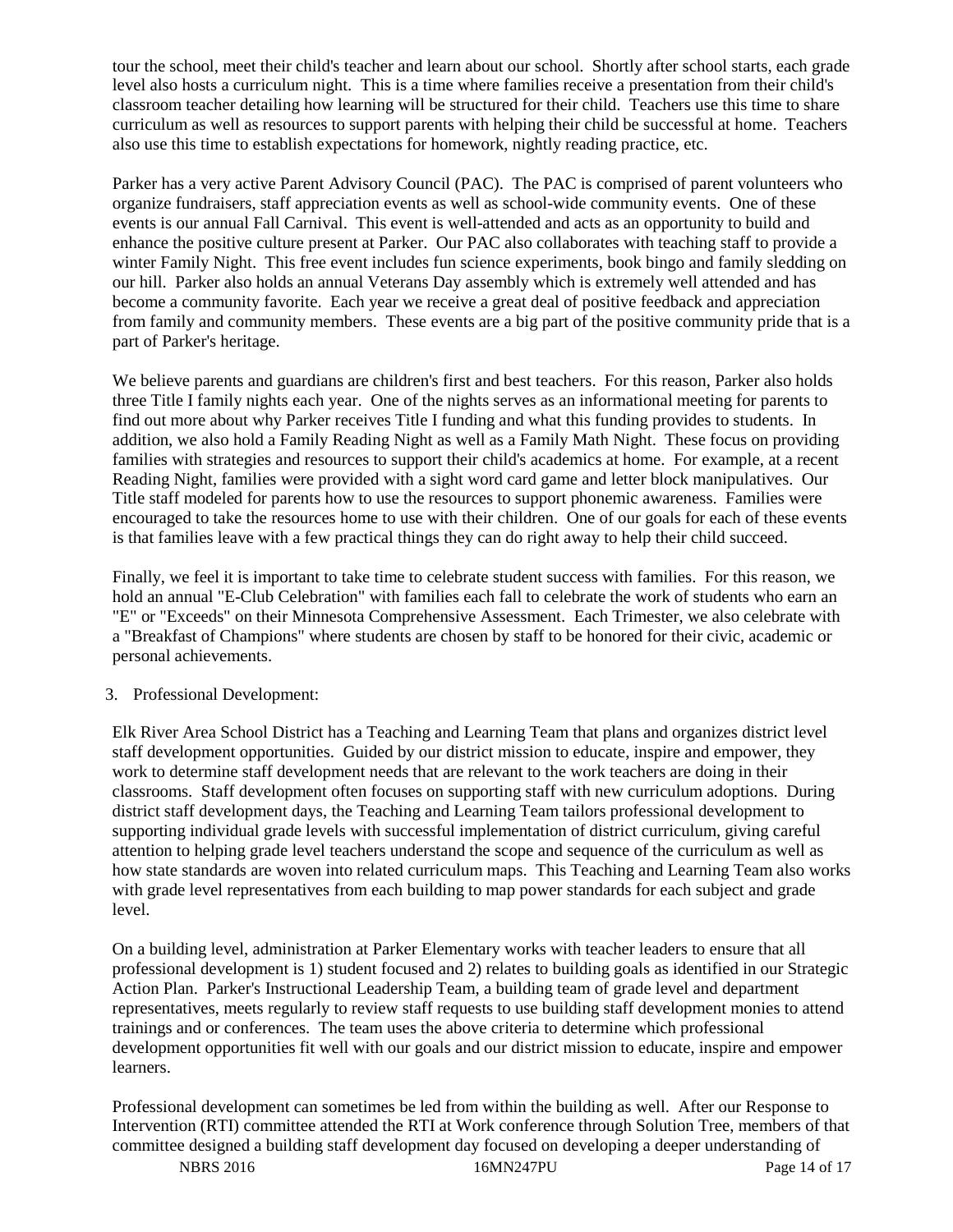essential state standards. This work by our RTI committee drove the work of Parker's PLC teams to dissect standards and determine those in each trimester that are of the highest priority. This work has had a positive impact on our intervention blocks, allowing teachers to be more purposeful and focusing on providing focused intervention for the most essential skills in reading and mathematics.

Because one of our building goals this year focuses on improving use of instructional technology, we have built a component into our staff meetings called the "Tech Tidbit" A survey was conducted at the building level to determine areas of technology that staff were most comfortable with and areas where they require the greatest support. Using this data, our building's Technology Mentor (a stipended teacher leadership position) designs brief professional development trainings for each of our staff meetings. These are relevant to both our building goals and our staff identified needs for technology learning.

It is also vital that the building Principal engage in professional development opportunities alongside building staff. Doing this ensures building administration is able to remain knowledgeable while modeling professional life-long-learning. In addition to facilitating and/or taking part in all building-level staff development, Elk River Area School Districts's Teaching and Learning Team also provides staff development offerings tailored to administrators. Most recently, Schoology was utilized to provide an in depth book study using George Couros' book Innovator's Mindset. This study was thought provoking and has led to discussion and collaboration between staff and administration focused on adding a maker's space to our media center. In recent weeks, district elementary principals have worked together to develop a principal's PLC as well to allow principals a venue to focus on professional growth as well as purposeful implementation of instructional practices that benefit all students.

### 4. School Leadership:

Our district mission is "To educate, inspire and empower our diverse learners to shape their futures, to accomplish their dreams and to contribute positively to our local and global communities." This mission trickles down to drive the work we do at Parker Elementary School. Parker utilizes a shared leadership model starting with the oversight of the building Principal. Strong principal leadership is important and Parker's Principal is responsible for setting a vision for the building that mirrors the district mission and supports learning for all students. The Principal manages resources to ensure staff and students have what they need to be successful. Most importantly, the Principal is a curricular leader in the building and provides oversight to the important work of the building's Professional Learning Communities (PLCs).

Parker also has an Instructional Leadership Team comprised of teacher leaders from each grade level and program. Facilitated by the building Principal, Parker's Instructional Leadership Team collaborates with the building Principal to set annual goals as part of Parker's School Improvement Plan. They also drive the work of our PLCs and building correlate teams which are based on Lawrence Lezotte's Correlates of Effective Schools. These teams are the: Safe and Orderly Committee, Positive Communications Committee, Intervention Team, and the Response to Intervention (RTI) Committee. Each of these committees is made up of teacher leaders within the building who meet monthly to focus on different areas of school effectiveness. The committees each report to the building principal and the Instructional Leadership team.

An example of this building leadership model can be seen in our recent focus on enhancing our RTI practices. Feeling the building was ready to take the next step in our RTI practice, Parker's RTI committee attended the Solution Tree RTI conference in October of 2015. After attending and collaborating, the team felt that Parker Elementary teachers could benefit from a stronger focus on essential standards. In the weeks following the conference, the RTI committee along with the building Principal met to plan staff development for the building focused on drilling deeply into the state standards and determining essential "Promise" standards. Next, during a building staff development day, the committee modeled for PLC teams how to take the district power standards and drill down to determine which are of the highest priority. A template was provided to each PLC team. Finally, the PLC teams were given time to meet and determine each grade level's essential "Promise" standards. This is just one example of how shared leadership between the building principal and teacher leader teams has impacted Parker Elementary in a positive way.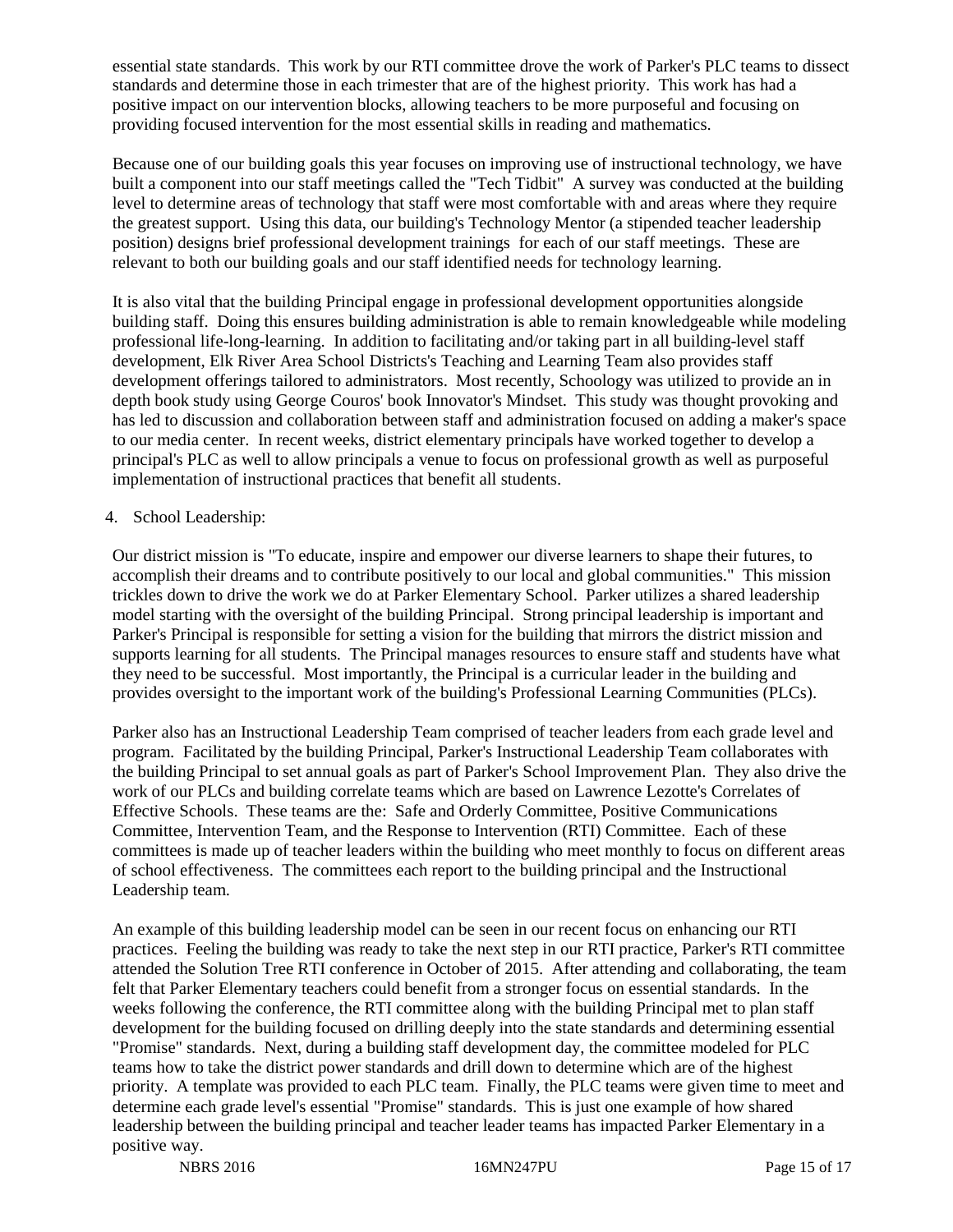The success of Parker Elementary School's shared leadership model is evidenced by our consistent success on district and state assessments. Parker has consistently outperformed the district as well as the state on the Minnesota Comprehensive Assessment.